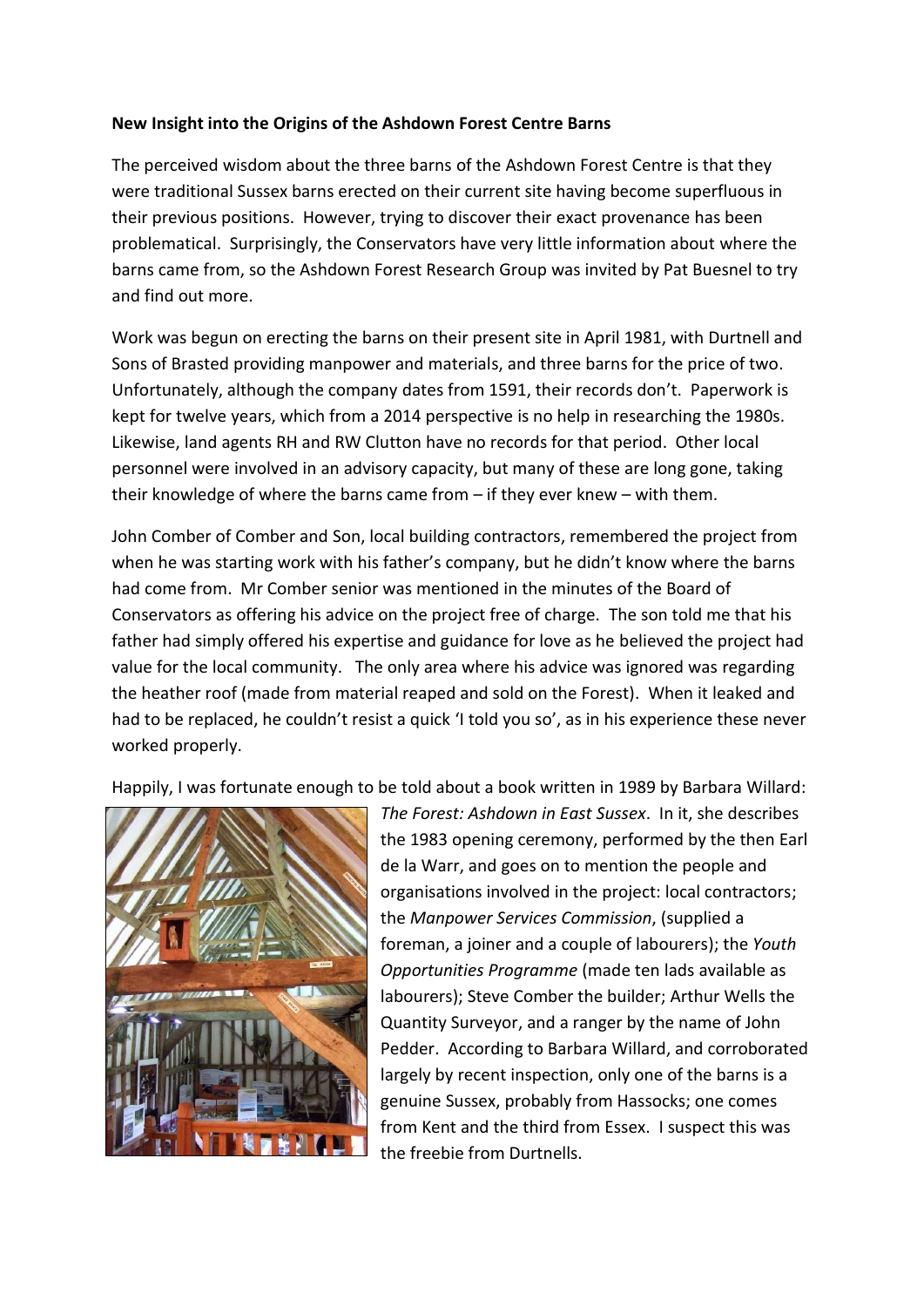Willard says that second-hand Forest oak was used where beams needed repair. This would be in line with old-time farming practices: nothing was wasted; everything possible was recycled. It also explains some of the anomalies in the barns today. Interestingly, she considered the heather roof a triumph. Perhaps, at the time of writing, it had not begun to leak!

As building is not allowed on Ashdown, a non-Forest setting had to be found at the heart of the Forest. An old edition of *Ashdown Forest News* (Autumn 2003) shows this to have been facilitated by a local philanthropist, Alfred Wragg. He had been heavily involved in the *Manor Charitable Trust*, and it was this body which donated land for the barns, as well as for the Isle of Thorns Centre and Hindleap Warren.

Through the good offices of Brian Short (Emeritus Professor of Geography at Sussex University) we were put in contact with Dr Annabelle Hughes, an expert in timber-framed buildings, and she agreed to come and look at the barns. What followed was a magical morning as she shared her extensive knowledge, pointing out things we had never noticed before, and, better still, explaining their significance.

Our initial pride in showing off the barns was dampened somewhat in the Education Barn, as she was clearly underwhelmed by what she found. Mortises carved into beams failed to

match up with their opposite numbers, so couldn't have held the expected but absent braces. Weathering on some of the internal posts showed them originally to have been used externally. Roof braces were too small for a structure of this size; some bays had queen posts (pairs of vertical posts linked by a horizontal and which are set on a tie beam as part of the roof truss) while others didn't, and holes in the tie braces weren't being used the way they should have been. Perhaps the feature which caused the most disdain was the use of a timber as an upright support which was cut with 'birdsmouths' - V-shaped notches sunk into an eaves beam to support rafters - something to be expected to be on a horizontal not a vertical feature.



By now, we were a little crestfallen. However, all this strongly suggested that this was the third barn, thrown in for free by Durtnells, and presumably either not complete in the first place (you get what you pay for!) or extensively renovated in its original setting. Although not totally authentic, this barn could be proud of having been regenerated into something which is today both useful and beautiful – and which fools most of the people most of the time. In addition, what a role model for recycling! All the timbers used clearly had a barn history – just not necessarily this barn.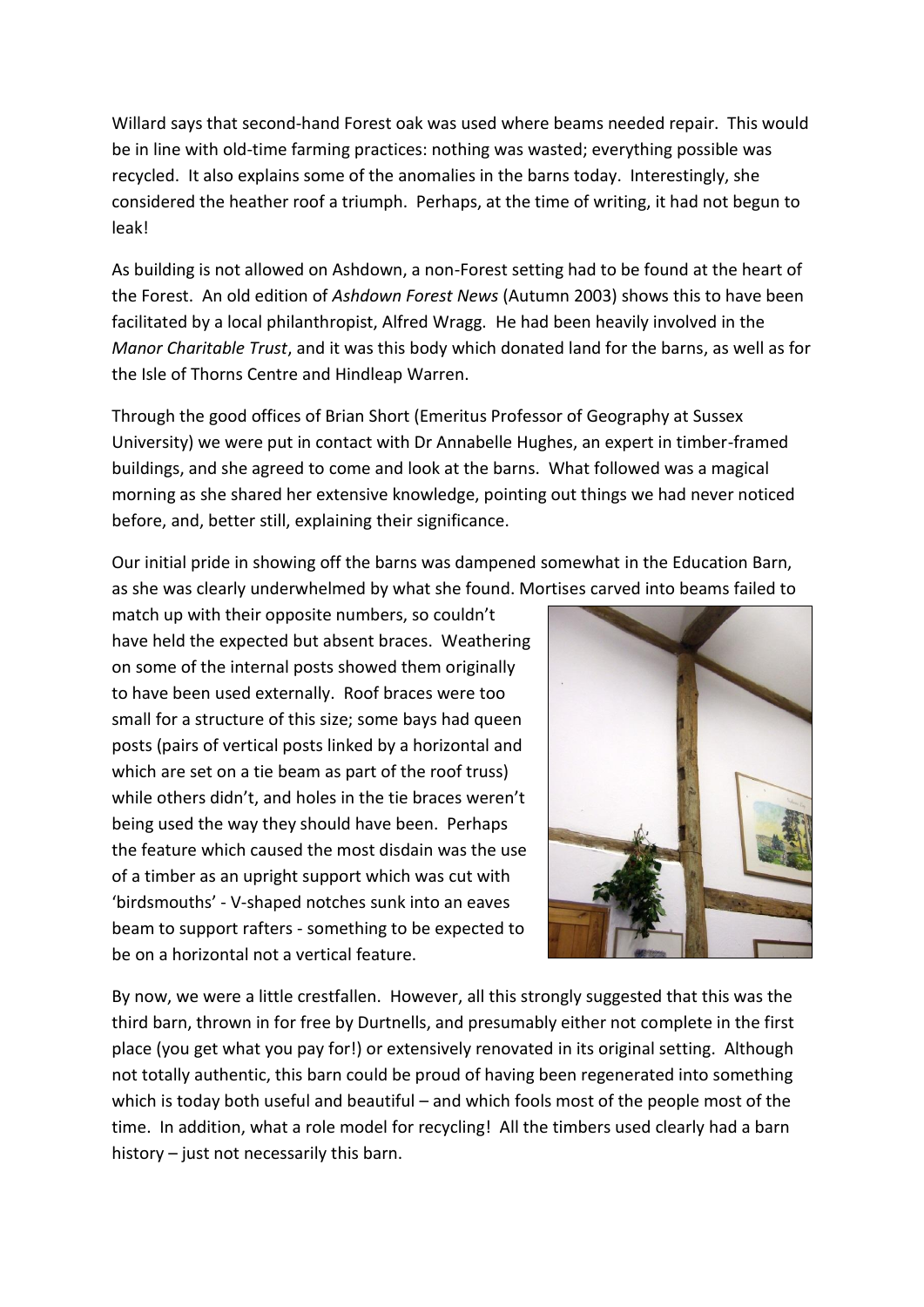The other two barns provoked a much more positive reaction. The Information Barn is the most likely to be the Sussex barn mentioned by Barbara Willard, its proportions in keeping with Wealden style, according to Dr Hughes. It currently has four bays, but there are signs that the northern end has been tampered with at some time, so there may have been a fifth originally. This would fit the hypothesis that it had been a threshing barn. Such buildings had a pairs of doors on either side of the middle bay to allow the wind to blow the chaff away. The large window opposite the current door has a horizontal beam above, suggesting



this is where the top of the threshing doors were. Mortises set on the 'door' side of the adjacent roof beams would tend to confirm this as it was customary to place roof braces on the door-side of the posts nearest the opening. The northwest corner has a good example of a root stock upright post. Placing the tree-trunk upside-down allows the top to splay out and provide enough material for the complex jointing needed.

Other notable features in this barn are: substantial roof braces, which on the whole fit into mortises carved for them; queen posts in keeping with the rest of the barn, so probably original; and eaves plates (the long horizontal beams where walls and roof meet) which have been scarfed - had a step cut at the end of two separate timbers so that they can be linked together to run the length of a wall. There is no ridge board in the apex of the roof; instead the rafters are pegged together at the top. This, and the fact that the barn also has butt purlins (horizontal, longitudinal beams in the roof) and that these are slightly staggered to spread the load on the rafters, suggest the barn was originally erected sometime between 1650 and 1750. This barn is sizeable, probably belonging originally to a farm of at least 100 acres.

The Administration Barn, adapted considerably to turn it into office space, still shows enough original features to make it likely that this is Barbara Willard's Kentish barn. Dr Hughes identified it as of at least Eastern Wealden origin, probably from Kent, referencing the close-studding beside the stairs, which runs the entire height of the wall. In the roof space there is windbracing, a technique designed to stop the roof twisting out of true. This, along with other features, like the fact that the apex has been pegged, suggests that the building dates from 1650 and 1700, maybe up to 50 years older than the Information Barn.